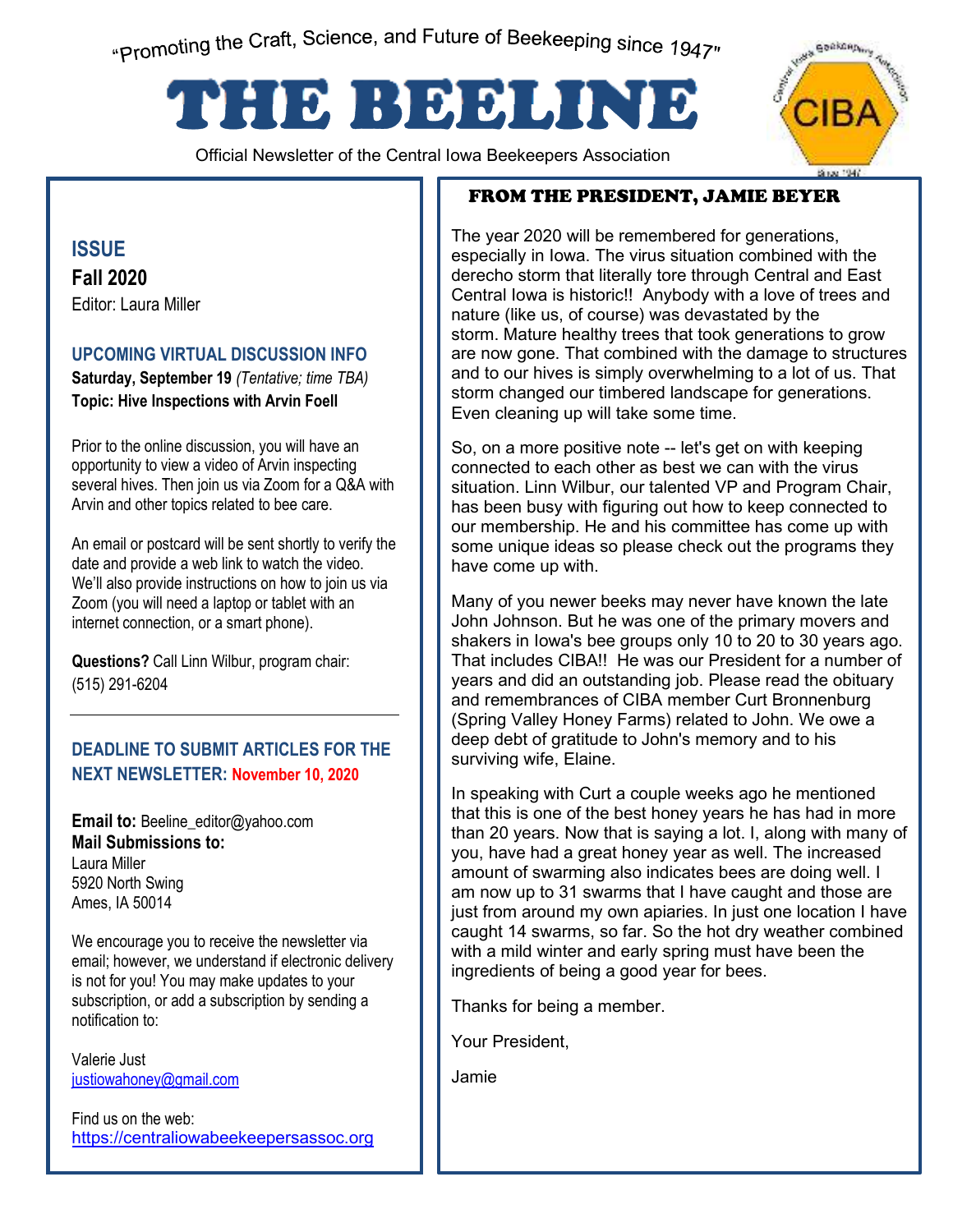# **Table of Contents**

| <b>CIBA Business</b>                                     |  |
|----------------------------------------------------------|--|
|                                                          |  |
|                                                          |  |
|                                                          |  |
| Iowa Department of Agriculture and Land Stewardship News |  |
| <b>ISU Extension News</b>                                |  |
| <b>CIBA Member Contributions</b>                         |  |
|                                                          |  |
|                                                          |  |
|                                                          |  |
|                                                          |  |
|                                                          |  |
|                                                          |  |
|                                                          |  |
|                                                          |  |
| From the Editor, Laura Miller                            |  |
| <b>CIBA Leadership and State Organizations</b>           |  |

### Editor's Document Navigation Tips

- 1. Table of Contents**:** Hover over any section of the Table of Contents, then hold the CTRL button down on your keyboard. This action will create a pointing finger image press the left button on your mouse on any section of the Table of Contents to go directly to that section.
- 2. Document navigation: No matter where you are in this document, if you press the CTRL + Home buttons on your keyboard concurrently, the action will take you to the top of the Beeline. You can then scroll to page 2 to gain access to the Table of Contents to navigate the entire document using guidance in bullet number 1.



તેમ પ્રોફોર્સ્ટ પ્રાપ્ય પૂર્ણ મુદ્દા પ્રદેશને સાર્વે જ વિશે કરે તે તે વારણ તો તે તે તે જોવા પ્રોફોર્સ્ટ <sup>પ્રા</sup>ર્<br><sup>6</sup> ડાર્ડ નિર્ફોર્સ કર્યો તે આ સુરક્ષિત જિલ્લો કિસ્તુઓ પ્રોફોર્સ્ટ ફિલ્મ સાર્વે કર્યું સુરક્ષિતનો સ્થાન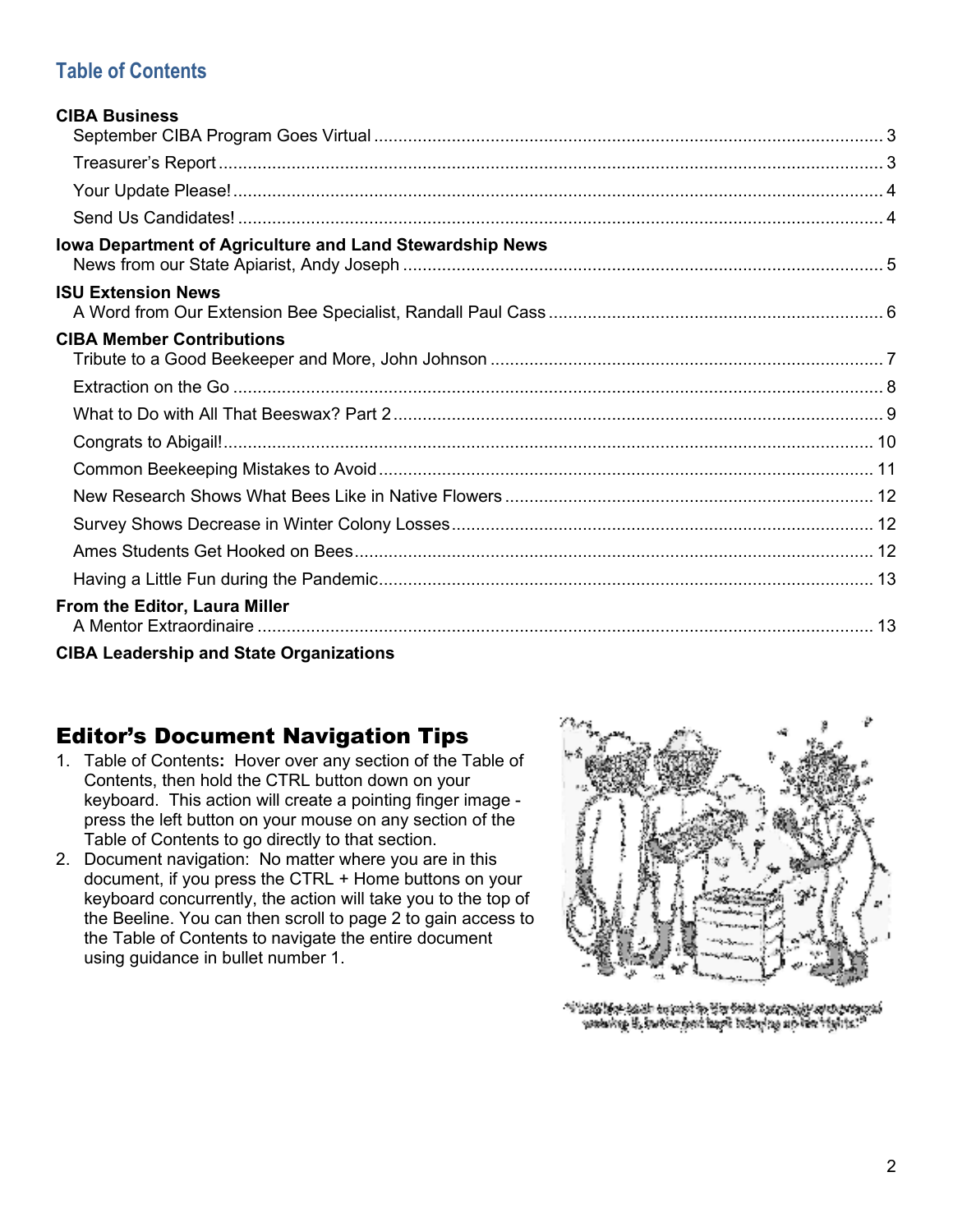# <span id="page-2-0"></span>CIBA Business

#### <span id="page-2-1"></span>**September CIBA Program Goes Virtual**  *Submitted by CIBA Program Committee*



With the continuing COVID-19 virus prevalence in central Iowa, CIBA will not have an in-person meeting in September. However, we still will meet this month, hopefully late afternoon on Saturday, September 19 via Zoom, an online meeting platform. The only thing you need to be able to join us is a smart phone, or a laptop or tablet with an Internet connection.

The topic is hive inspections. Prior to the September discussion, please watch a video of CIBA member Arvin Foell's recent inspection of several hives. Arvin is an Apiary Inspector for the Iowa Department of Agriculture and Land Stewardship. He's also a former CIBA president and long-time beekeeper. In the video, he explains what he looks for in every hive, and he provides many management tips and generally talks about bees and their care. One of the hives he inspects is a boomer, and the other was recently combined from two hives that did not do well this year, so you'll be able to see both the good and bad and what Arvin looks for.

Then on Saturday, September 19 (hopefully!), we'll conduct the Zoom discussion. We'll talk about the video and answer any questions you have on hive inspections and honeybee care. We are still editing the video and arranging for the Zoom meeting so the date/time for the discussion is tentative. All info on how to access the video and join the Zoom discussion will be sent via email or postcard shortly.

If you have any questions, or difficulty accessing the video, contact Linn Wilbur at (515) 291-6204.



<span id="page-2-2"></span>**Treasurer's Report** 

I hope this finds our membership doing well and adjusted to our new state of normal with the COVID-19 pandemic. As a result of the pandemic, and our inability to personally engage and conduct meetings, our financial health has remained static.

I have provided further details on the business checking account and the honey queen account below, with balances as of July 31, 2020. As you can see, after our expenses for the winter seminar were paid, we have not had any further expenses; membership dues have been trickling in since the winter seminar.

Abigail Kelly provided final gas expenses at the winter seminar, and the organization presented Abigail with her scholarship also at the winter seminar. Congratulations to Abigail on her recent high school graduation!

Please let me know if you have any questions and I will be happy to assist. I can be reached at justiowahoney@gmail.com. Take care! I am wishing you all a healthy harvest!

| <b>ACCOUNT SUMMARY</b> |                        |  |
|------------------------|------------------------|--|
| <b>Account</b>         | Balance as of 7/31/20  |  |
| Checking               | \$8,796.75             |  |
| Honey Queen Account    | \$887.55               |  |
| Savings                | \$1,052.04             |  |
| CD13                   | \$1,237.46             |  |
| CD14                   | $$1,236.\overline{37}$ |  |
| <b>Total</b>           | \$13,210.17            |  |

*Submitted by Val Just, CIBA Treasurer*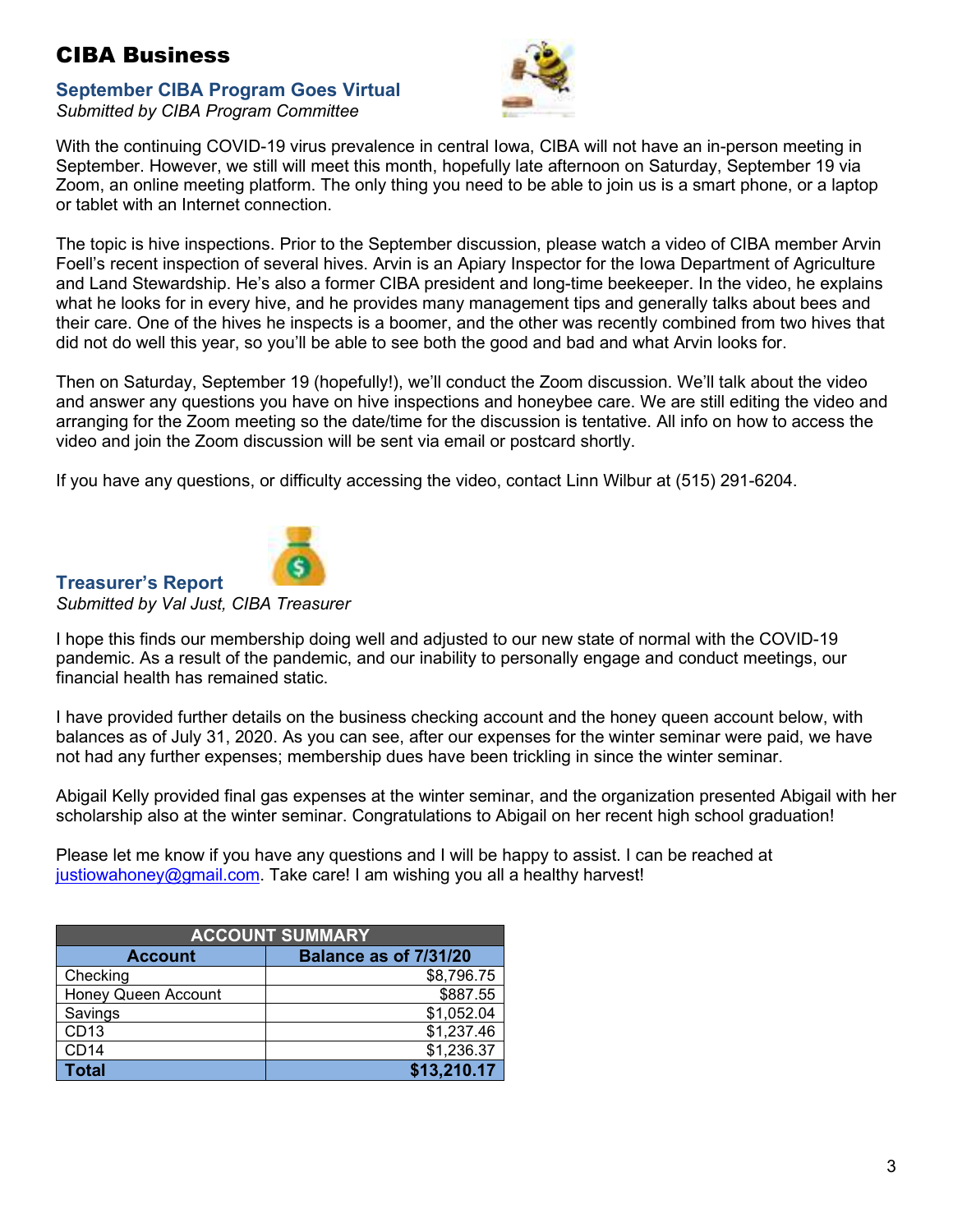| <b>CHECKING ACCOUNT DETAILS</b>                  |                        |                         |                |  |
|--------------------------------------------------|------------------------|-------------------------|----------------|--|
| <b>Trending</b>                                  | Sum of<br><b>Debit</b> | Sum of<br><b>Credit</b> | <b>Balance</b> |  |
| Deposit: Balance Transfer 2019                   |                        | \$7,135.15              |                |  |
| Deposit: Membership Dues 2020                    |                        | \$670.00                |                |  |
| Deposit: Refund                                  |                        | \$20.00                 |                |  |
| Deposit: Winter Seminar                          |                        | \$4,295.00              |                |  |
| Expense: Auction Seller<br>Proceeds              |                        |                         |                |  |
| <b>Expense: Quarterly Meeting</b><br>Room Rental | \$20.00                |                         |                |  |
| Expense: Seminar Food                            | \$1,232.64             |                         |                |  |
| Expense: Seminar Rental                          | \$212.50               |                         |                |  |
| Expense: Seminar Speaker                         | \$806.02               |                         |                |  |
| Expense: Seminar Speaker<br><b>Expenses</b>      | \$1,000.00             |                         |                |  |
| Expense: Seminar Video Taping                    | \$52.24                |                         |                |  |
| <b>Grand Total</b>                               | \$3,323.40             | \$12,120.15             | \$8,796.75     |  |

| <b>HONEY QUEEN DETAILS</b>   |                        |                         |                |  |
|------------------------------|------------------------|-------------------------|----------------|--|
| <b>Description</b>           | Sum of<br><b>Debit</b> | Sum of<br><b>Credit</b> | <b>Balance</b> |  |
| <b>Beginning Balance</b>     |                        | \$1,156.57              |                |  |
| Expense: Honey Queen Mileage | \$19.02                |                         |                |  |
| Expense: Queen Scholarship   | \$250.00               |                         |                |  |
| <b>Grand Total</b>           | \$269.02               | \$1,156.57              | \$887.55       |  |

#### <span id="page-3-0"></span>**Your Update Please!**

*Submitted by Val Just, CIBA Membership* 



Our CIBA Membership Directory is sent annually in June if you indicated on your membership form that we could share your information. The Board has determined that the directory only will be provided electronically via email.

If you did not receive an electronic version of the 2019-2020 CIBA Membership Directory (our most recent version), please contact Val Just at JustlowaHoney@gmail.com. Please review your individual information and if something is wrong, contact Valerie as soon as possible so we can assure that our records are accurate.



# <span id="page-3-1"></span>**Send Us Candidates!**

*Submitted by Susan Kelly, Queen Committee Chair* 

We are now accepting applications for the 2021 Central Iowa Honey Queen or Honey Ambassador! We are looking for a young person (age 16-20 as of January 2021) who has a passion for honey bees, honey, beekeeping and products of the hive. The Central Iowa Honey Queen/Ambassador will be the public face of CIBA and will promote honey bees, beekeeping, products of the hive, and the like around central Iowa.

We understand that his may be a unique opportunity in light of current COVID-19 issues, but we hope that someone is willing to step outside the box and be an active Queen/Ambassador during this interesting time.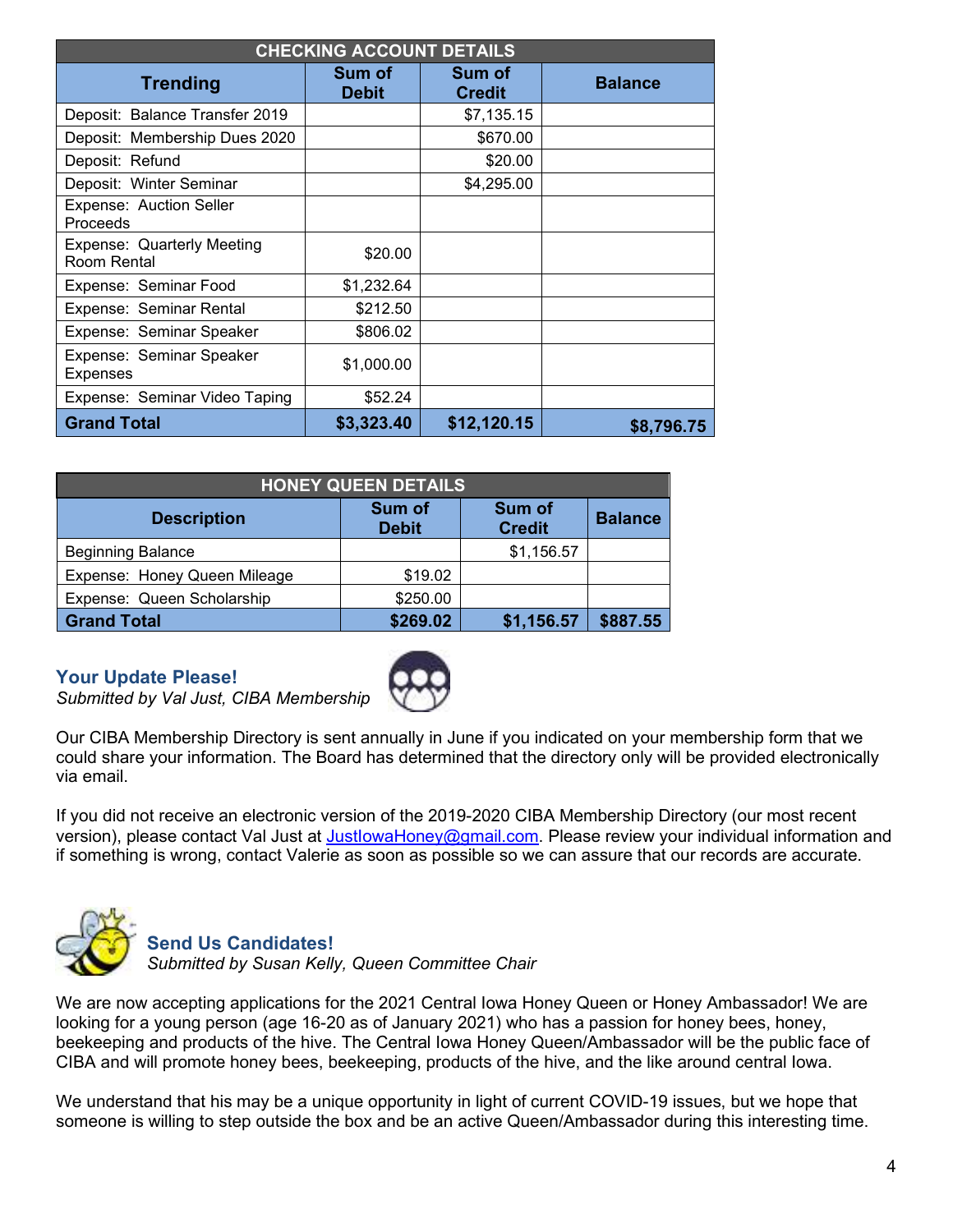Applications are due December 1. Interviews will be conducted the first weeks in January and the 2021 queen or ambassador will be announced at our January 2021 meeting. Go to the CIBA website, https://centraliowabeekeepersassoc.org, and go to the Honey Queen/Ambassador page to read our guidelines and download an application.

Mail applications to Susan Kelly, Queen Committee Chair; her email and address are on the application form. Send questions to: CIBAQueenChair@gmail.com.

# <span id="page-4-0"></span>Iowa Department of Agriculture and Land Stewardship News



#### <span id="page-4-1"></span>**News from our State Apiarist, Andy Joseph**

Hello. Here's hoping we're all staying healthy and maintaining some sanity.

The bees have done well this summer in spite of the craziness all around them. I'm playing some catchup following a week spent at Mitigwa scout camp with Harlan, my son. Really appreciative for the time and happy simply that they held their programs given so much else being ground to a halt this summer.

It seems honey sales have been way up for nearly all of us. The ongoing farmers markets are well-attended and people are buying. It seems that sales are skewed to larger quantities as well. I hope this will continue as things return to "normal."

Many have been extracting this season's crop as I write. I'll be getting started on mine very soon. The main flow has definitely come to an end, and the bees are eating their way into the supers. Hopefully we'll get a good late-season flow of aster and goldenrod but be ready to feed regardless. Many hives have starved these last few years in late summer and early fall due to removal of the honey supers with very little stores remaining in the brood boxes. Don't allow that to happen!

I'm seeing a trend of people shifting to using only a single deep box for the brood nest. I believe a lot of this comes from the influence of YouTube. It seems to have worked well for some last winter. I certainly believe 10 deep frames can hold enough stores and volume to get a colony though a typical Iowa winter, but haven't had luck in the past with it unless the 10 frames were arranged vertically as stacked nuc boxes (2 combs and a feeder in the bottom, then 4 more combs in a second box, and 4 more combs above that).

When I've tried to winter single deeps in past years, it too often resulted in a starved dead cluster on one side with several frames full of honey stores inches away on the other side. Maybe there are some management nuances which make all the difference. Time will tell and I'm very interested to hear how it works out for you.

I've seen so many people's bees over the years that not too much is "surprising" anymore. But I came across something recently that was pretty offensive. I swung into a yard, lit the smoker, pulled supers off the first hive. I found a fresh shop towel mite treatment and thick line of antibiotics spread across the top brood box. Every other hive I opened had the same. I've never –

*Fast forward a week. While writing the above paragraph last Monday morning, the Derecho kicked up and my power stopped. I know some you have been dealing with damaged homes, buildings, vehicles and farms. After a week of long days – keeping a generator going, chainsawing limbs and branches, and fearfully checking bee yards, it's time to get back to "normal." Of course, some of you aren't even close to being through it…* 

To pick back up where I'd left off – I've never seen this sort of misuse around the state, particularly with honey supers on. I tend to keep my head down and eyes on the road when checking hives. I look at pest and disease conditions. I check mite counts. I see trends of EFB or Sacbrood or mite crashes. But I don't get into trying to be a "meter maid" of rules regarding mite treatments or antibiotic use. I figure that's not in my job description, and it's between you and the feds (technically the EPA regarding off-label mite treatments, and the FDA regarding antimicrobials).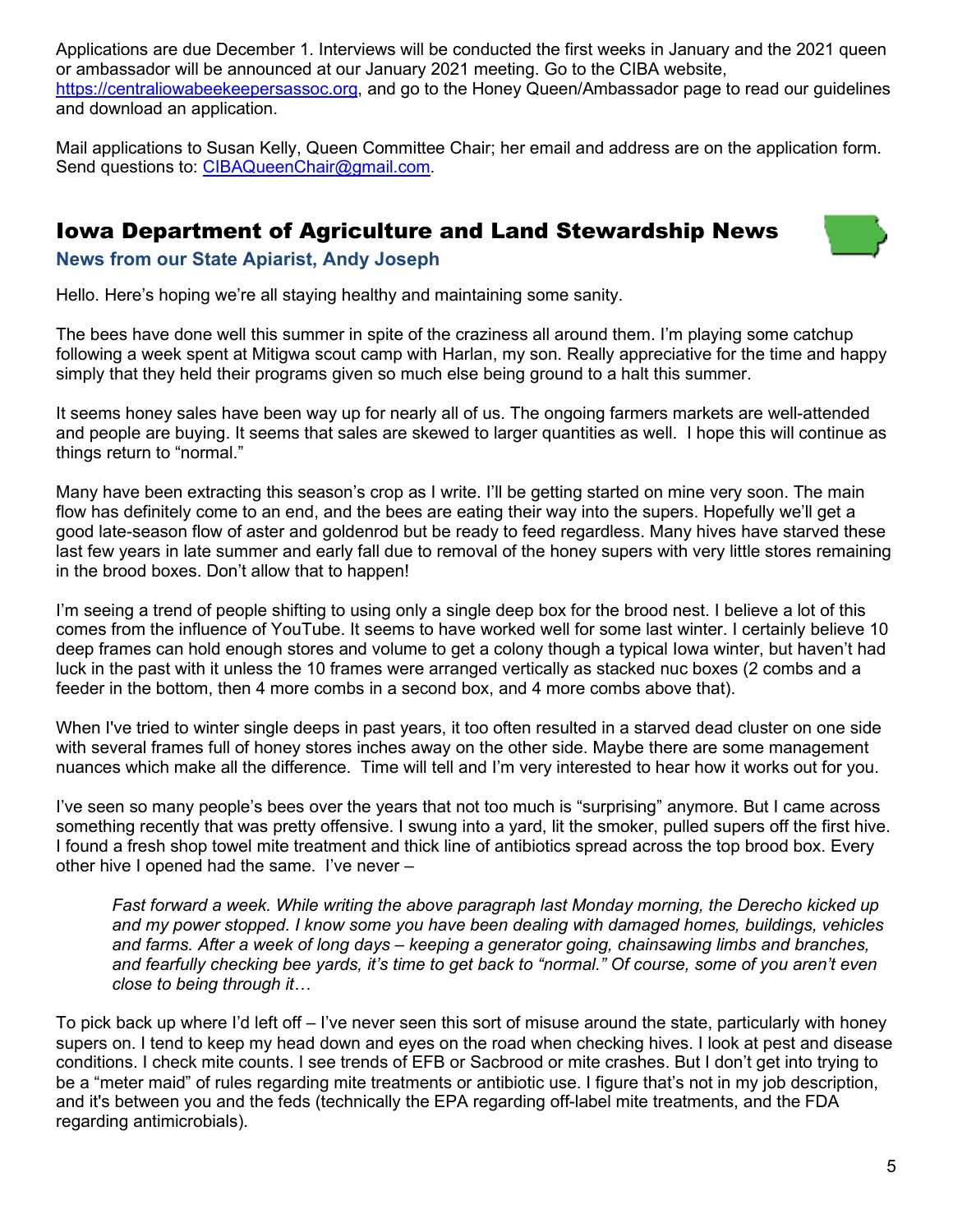But to see these treatments fresh in use in direct contact with honey to be extracted for human consumption is pushing it. My hope is that everyone reading this is disgusted by it. Now I need to decide how to handle this in a way that doesn't cause bad press or unnecessary attention to our industry, and as a beekeeper, I resent it.

Enough ranting. Here's hoping you're all dug out following the storm. Here's hoping you've all had a great honey crop and have either got it extracted already (overachievers!) or are working on it now. Bees overall are looking big and strong, though mite numbers are creeping up. Let's get them in great shape for fall and winter!

## <span id="page-5-0"></span>ISU Extension News

#### <span id="page-5-1"></span>**A Word from Our Extension Bee Specialist, Randall Paul Cass**

Although we have not been able to hold in-person presentations and demonstrations, the ISU Extension bee program has been very active this spring and summer. While most of us have been staying home, our bees have not – and they have had an exceptionally productive season.

This spring ISU unveiled a new apiary to produce ISU-branded honey. This project is funded by the office of the new Dean of the College of Agriculture. For its first year, 20 hives are being maintained by our team at the ISU Horticulture Research Station located north of Ames. The apiary also will serve as beekeeping demonstration site, a teaching space for future undergraduate beekeeping courses, and a space for collaborative beekeeping research.

For more details about the apiary and how it will be used, read the ISU news release: https://tinyurl.com/y6f64uzy

In addition to harvesting honey, late summer is a time for mite-checks. With the help of the staff at the ISU Integrated Pest Management team, we produced some quick how-to videos on performing mite checks using three different approaches, and we produced some fun videos on splitting hives and requeening.

Watch the five videos here on the ISU Pollinator Working Group page (go to Beekeeping Extension Videos link under Resources): https://www.ent.iastate.edu/pollinators/

Finally, if you miss "talking shop" with other beekeepers, Dr. Judy Wu-Smart at the University of Nebraska-Lincoln and I host a beekeeper "HapBee Hour" every Friday at 5 p.m. We usually give a short presentation on what we've been up to in our apiaries and answer questions for beekeepers across the Midwest. To get an email reminder and Zoom link to the chat, you can add your email address to our list serv by following this link: https://tinyurl.com/yy9vxqtg

For more photos of our work, check out the ISU bee program's Instagram: @iowastatebees.

You can reach Randall at (515) 294-2507 or by email at randall@iastate.edu



*Randall Cass inspects progress made in ISU's new apiary at the Horticulture Research Station. ISU photo by Chris Gannon.*

**IOWA STATE UNIVERSITY Extension and Outreach**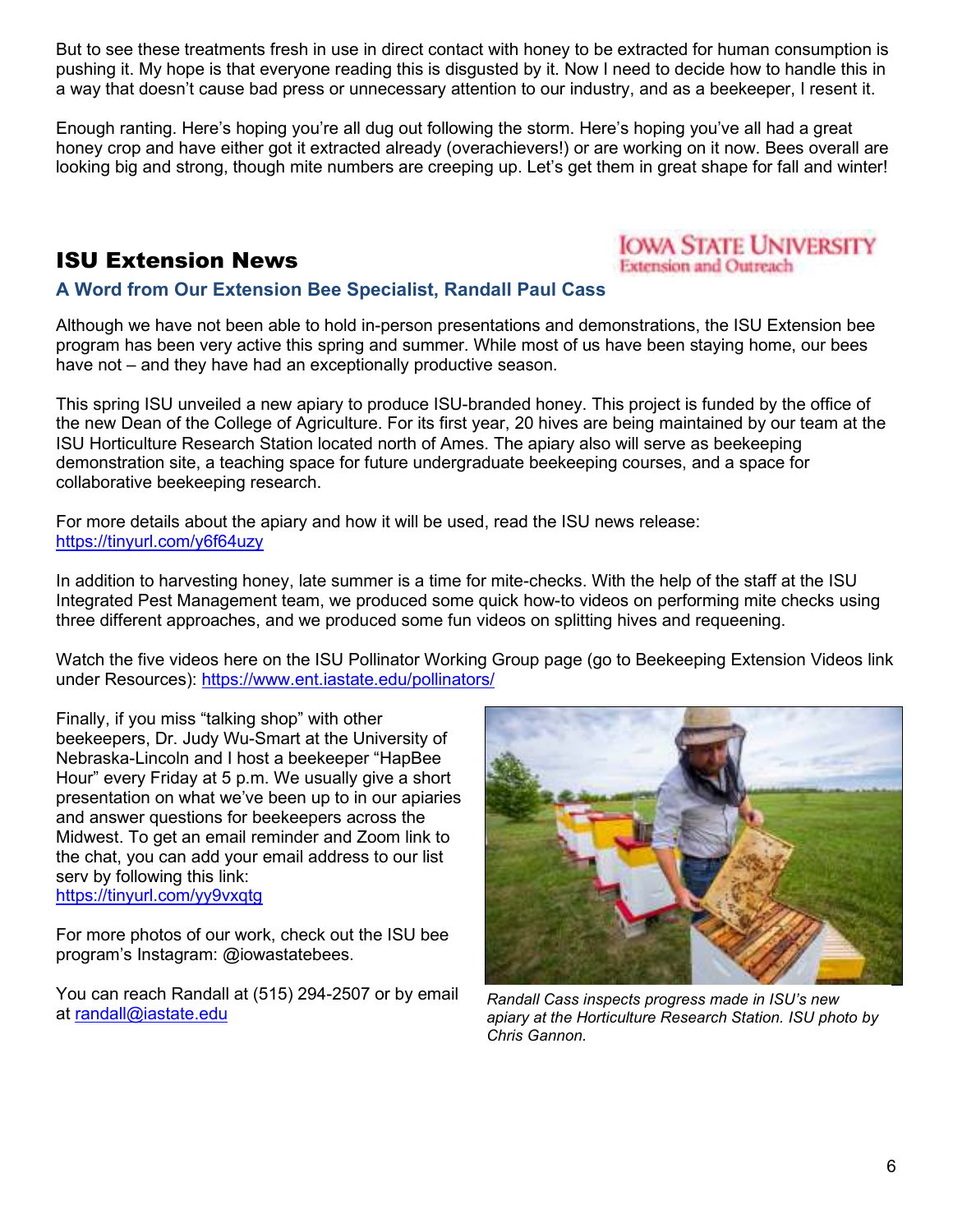# <span id="page-6-0"></span>CIBA Member Contributions

#### <span id="page-6-1"></span>**Tribute to a Good Beekeeper and More, John Johnson**

*Submitted by Curt Bronnenburg, CIBA Member* 

I write this as a personal recollection of a man I consider a friend, a mentor and a leader. He helped manage and guide two Iowa beekeeping organizations – Central Iowa Beekeepers Association and the Iowa Honey Producers Association – for a third of a century.

Soon after I joined the IHPA in the late 1980s I recognized John Johnson as a leader, not because I was any kind of expert, but because I saw the respect he received from other highly regarded members of the organization. I found myself drawn to him because he was simply a very good person. The fact that he was also a very good beekeeper surely added to my high regard for him. When John spoke, everyone (and especially me) listened, analyzed and then stepped up as the voice of reason.

John managed the state fair sales booth for many years and made the changes needed to make it the main revenue source for the organization. It was easy to recognize his dedication and attention to detail.



*CIBA honored John, and his wife Elaine, for all their contributions to beekeeping in March 2019.* 

Persistence is another trait I recognize, as he encouraged others to be active and participate. He is absolutely the catalyst for me becoming active in the IHPA as a board member, vice president and president. It was his prodding, guidance and leadership that gave me the confidence to get going. I'm sure many others in the IHPA and CIBA have benefitted from his guidance.

John was very willing to step aside so new leadership could take over, but also stay in the background to advise. The beekeeping world was a better place because of you! Thank you, John Johnson.

#### **W. John Johnson, Jr., 1931-2020**

Worney John Johnson, Jr., 89, of Ames died on Tuesday April 28 at Israel House Hospice in Ames.

Born April 13, 1931 in Marshall County, Iowa, he was the son of Worney and Mary (Hodson) Johnson Sr. He attended and graduated from Van Cleve High School and later earned degrees in Agriculture Education (BS) and Rural Sociology (MS) from Iowa State University.

John served his country honorably in the U.S. military as a paratrooper in the 82nd Airborne Division. On December 22, 1957, he married Elaine Eldridge in Ruthven, Iowa. He spent 33 years with Iowa State University Extension in several capacities: county 4-H and youth leader in Oakland; a member of the state 4-H staff in Ames; Palo County Extension Director; area director for a 10-county area in Spencer; and assistant dean and director of University Extension in Ames.

John enjoyed involvement in community activities including president of the Spencer Rotary Club, president of Northwest Iowa Regional Red Cross, president of the United Way, and president of the Ames Golden K Kiwanis. He was a member of the United Methodist Church of Oakland, Emmetsburg, Spencer and Ames, serving as chair of the Administrative Council, lay leader, member of the Finance Commission, chair of the Board of Trustees, and chair of several district church commissions and the United Methodist Conference Task Force on World Hunger.

He kept honeybees for more than 30 years and served as President and Vice President of the Iowa Honey Producers Association and 20 years on the Iowa Honey Producers State Board. He served as a volunteer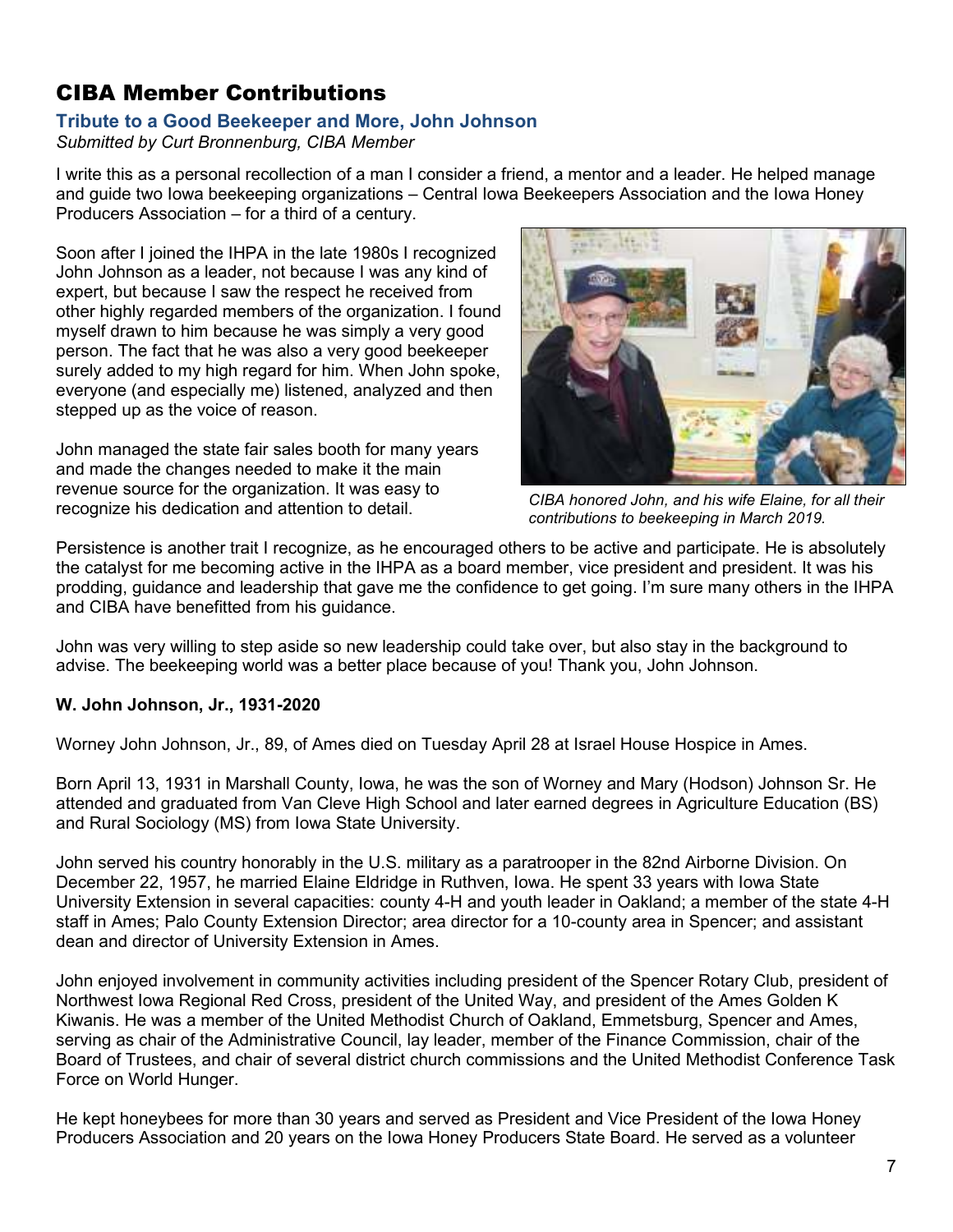advisor to beekeepers in the Ukraine as they developed a new bee law for their nation. John was a longtime fisherman with over 40 trips into the Canadian wilderness.

Left to cherish his memory is his wife of 62 years, Elaine; sons, Greg (Rita Majewski) Johnson and Kent (Carrie Gustaveson) Johnson, grandchildren, Jessica and Jennifer, half brothers and sisters, Jim Johnson, Becky Birch, Wendy Leonard and Craig Kerr.

In death John rejoins his parents, grandson, Kevin Johnson and sister, JoAnn Barnes.

Memorial contributions can be made to the Israel Family Hospice House, 400 S. Dakota, Ames, IA 50014, or Collegiate United Methodist Church, 2622 Lincoln Way, Ames, IA 50014.

#### <span id="page-7-0"></span>**Extraction on the Go**

Jeremiah Kusel, owner of 12 Bees Honey in Slater, has embarked on a new venture, joining the world of mobile honey extraction.

Kusel has equipped a trailer for extracting honey on the go. He has installed electrical panels and outlets, a stainless steel that holds frames for decapping and two new eight-frame extractors anchored to the floor. He's given everything a fresh coat of paint and put in a customized observation window for visitors to see the entire extraction process.

The idea for this new service arose after speaking with fellow veterans from out-of-state who also were beekeepers. He learned that many of them would have someone else extract their honey, which often resulted in a high cost, or a substantial portion of their honey crop that year.



*Jeremiah readies honey frames in his mobile extraction unit.* 

"I have a passion for helping veterans, so I began to think about how I could help," Kusel said. "I've also been helping local beekeepers with their extraction, hauling equipment back and forth in my truck. I've been wanting to simplify that process, too."

He has worked all summer on the trailer modifications and began offering his service at the beginning of August. He also hopes to use the portable extraction set-up to offer beekeeping and extraction classes to veterans interested in managing hives of their own.

Kusel got his first taste of beekeeping several years ago with his Dad and the four hives on his parents' farm. It began as a hobby but he quickly noticed the therapeutic benefits of beekeeping. His passion for bees grew from there.

Now 12 Bees Honey involves the entire family. Even the kids get involved, from helping Dad with the hives to labelling to photography and more. Currently, Kusel manages 25 hives. He also is a member of the CIBA Board of Directors.

 Mobile extraction requires a \$40 set-up fee (depending on how far Kusel has to travel) and a base price of \$8 per super, \$9 per deep (potentially discounted for large numbers of frames). Customers must provide their own 5-gallon buckets or purchase them from Kusel at a cost of \$10 per bucket. Kusel eliminates the set-up fee if frames are brought to him for extraction. Contact Kusel for more information or questions at (515) 447-3203 or 12beeshoney@gmail.com.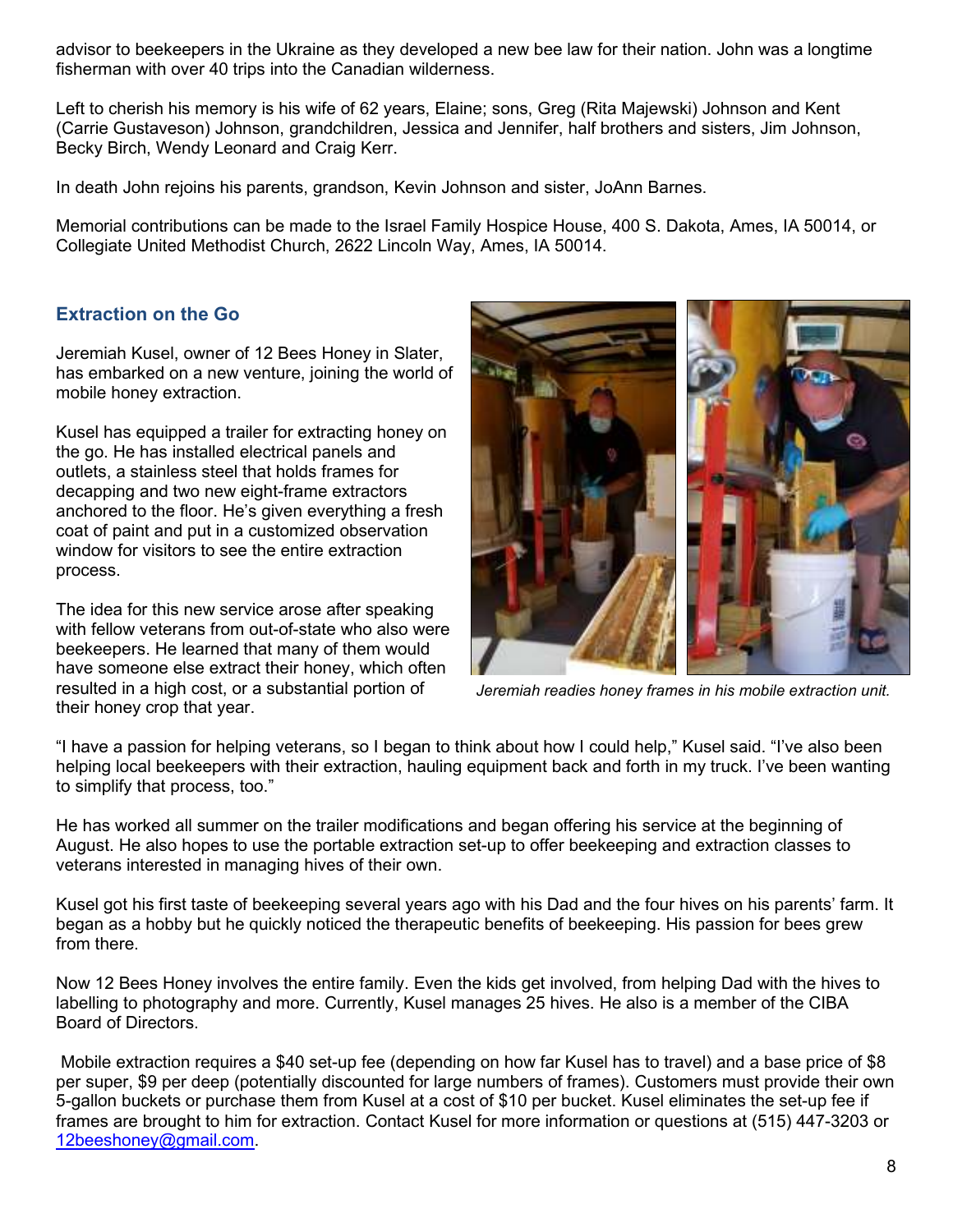#### <span id="page-8-0"></span>**What to Do with All That Beeswax? Part 2**

*Submitted by Abigail Kelly, 2019 Central Iowa Honey Queen and 2020 Iowa Honey Queen* 

Hello again! If you recall, in the last BEELINE I shared about how you can start making products out of beeswax. I shared how I started crafting with beeswax, how to render beeswax, and how to make molded beeswax candles and plantain salve.

#### **Dipped candles**

So you've all tried making molded beeswax candles, right? Now it's time to try dipped beeswax candles! Here are two tutorials where I learned the process:

- http://littlehouseontheprairie.com/homemade-dipped-beeswax-candles/
- https://www.keepingbackyardbees.com/diy-dipped-beeswax-candles/

**Your first step is to melt the beeswax.** My initial attempt was using an old, tall, stainless steel pitcher placed in a crockpot of water, but it took more than 5 hours! I kept the wax in the metal pitcher, but instead placed it in a pan of water on top of the stove. After the wax was melted, I moved the pitcher with the wax to a crockpot full of water to keep the wax warm. This is an important step because I wanted to make my candles over a crockpot and not a hot stove. You want to avoid any chance of the beeswax dripping onto the stove and igniting a fire.

**Next, prepare the wicks** by tying a metal washer onto both ends of a section of wick string. You'll be making 2 candles, one at each end, connected by their wicks. The washer weighs down the wick and prevents it from floating in the wax. The washers are cut off once the candles are thick enough to keep the wick in the liquid wax.

**Then make your candle.** Hold the candles by the middle of the wick and dip both ends in the liquid wax. Repeat as many times as needed to get candles of the desired thickness. After every 3 dips in the wax, briefly dip the candles in cold water. This helps to create a smooth finish. I also let the candles cool slightly before the final wax dip, then dip one last time in water to complete the process.

Once the candles are cool, place them in bags to keep them clean. It takes a lot of work to make a nice dipped candle. I need more practice for my candles to have a professional look!

#### **Lip balm**

Another use for beeswax is homemade lip balm, my favorite! I made my own lip balm tube holder by simply drilling appropriately-sized holes in a spare piece of wood. This keeps the tubes upright while the lip balm cools. You can purchase lip balm tubes and tube holders from beekeeping supply companies.

I tested two different recipes. I like the Mann Lake recipe best because it is thicker and held up better to heat.

#### **Mann Lake Lip Balm**

- 1 tablespoon beeswax\*
- 1 tablespoon sweet almond oil
- 1 tablespoon shea butter
- $\frac{1}{4}$  teaspoon flavoring oil\*

*\* I use only clean beeswax (typically cappings) for any product that is applied to the skin. I prefer candy flavoring oil but you also can use food-grade essential oil (peppermint and strawberry are most popular).* 

Put the first three ingredients in a glass measuring cup (use a different cup than what you use for candles) and melt it down. Once the wax is completely melted, add the flavoring oil. While the first ingredients are melting, I put the flavoring bottle in my hand or keep it in my pocket. This warms up the flavoring and makes it easier to mix with the other ingredients.

Make sure the flavoring oil is completely mixed in, then pour the lip balm into a tube or small cosmetic container. After everything is cool, clean the outside of the containers, put on the lids, and label the product.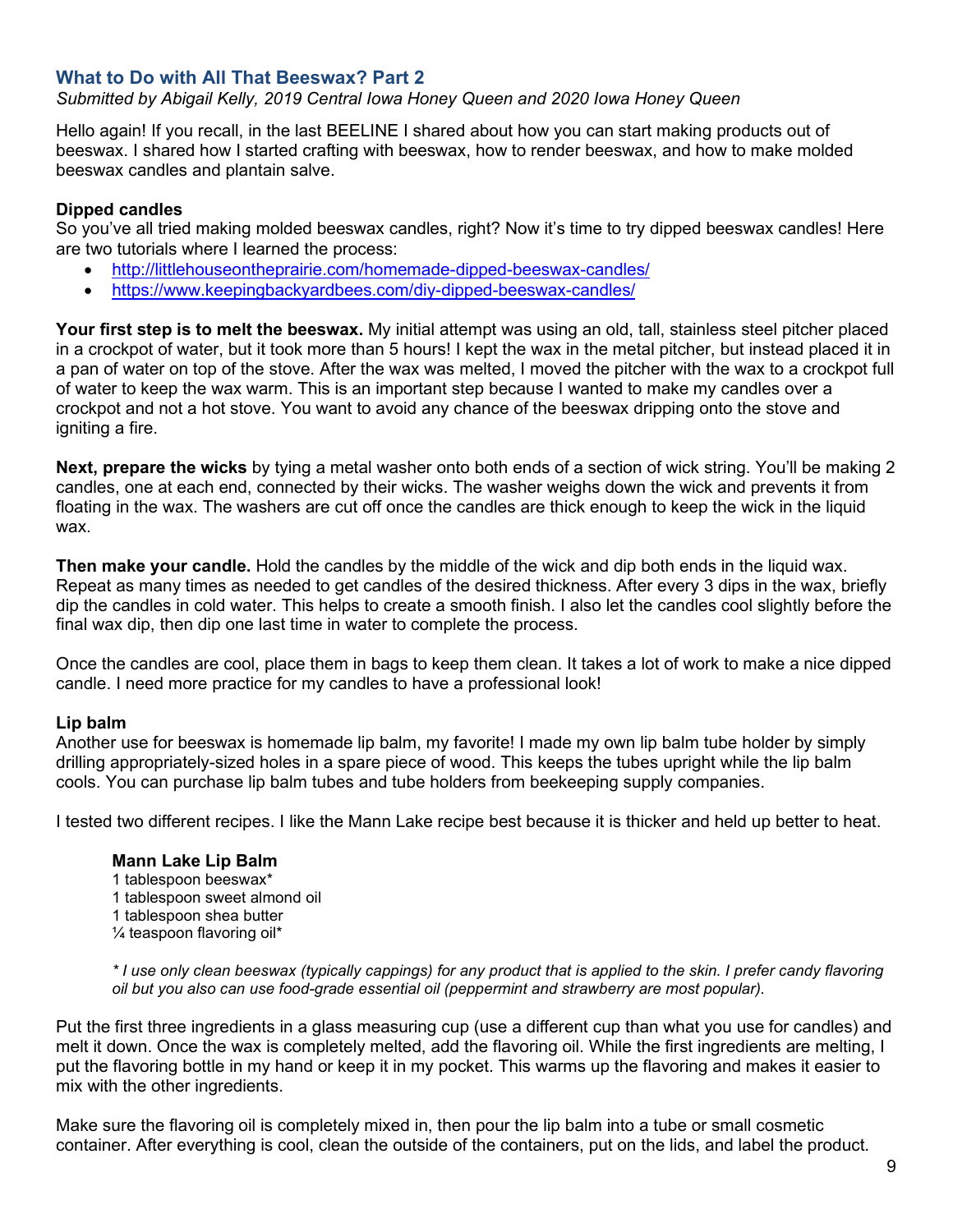I would love to hear how your dipped candles and lip balm turn out! Post your photos on the CIBA Honey Queen Facebook page (https://www.facebook.com/cibahoneyqueen/). Do you have any tips for making dipped candles? What flavors of lip balm do you make that people absolutely love?

In the next BEELINE, I will share about making Mom's Favorite Body Cream and reusable beeswax food wraps.



#### **Congrats to Abigail!**

Abigail Kelly, CIBA's own queen-extraordinaire, is the current Iowa Honey Queen following a successful reign as the 2019 Central Iowa Honey Queen. She received her high school diploma during the NICHE (Homeschool Iowa) graduation ceremony on August 1. She plans to attend Faith Baptist Bible College and major in Elementary Education. Her grade-level of choice? Second grade – when insects are introduced in the curriculum!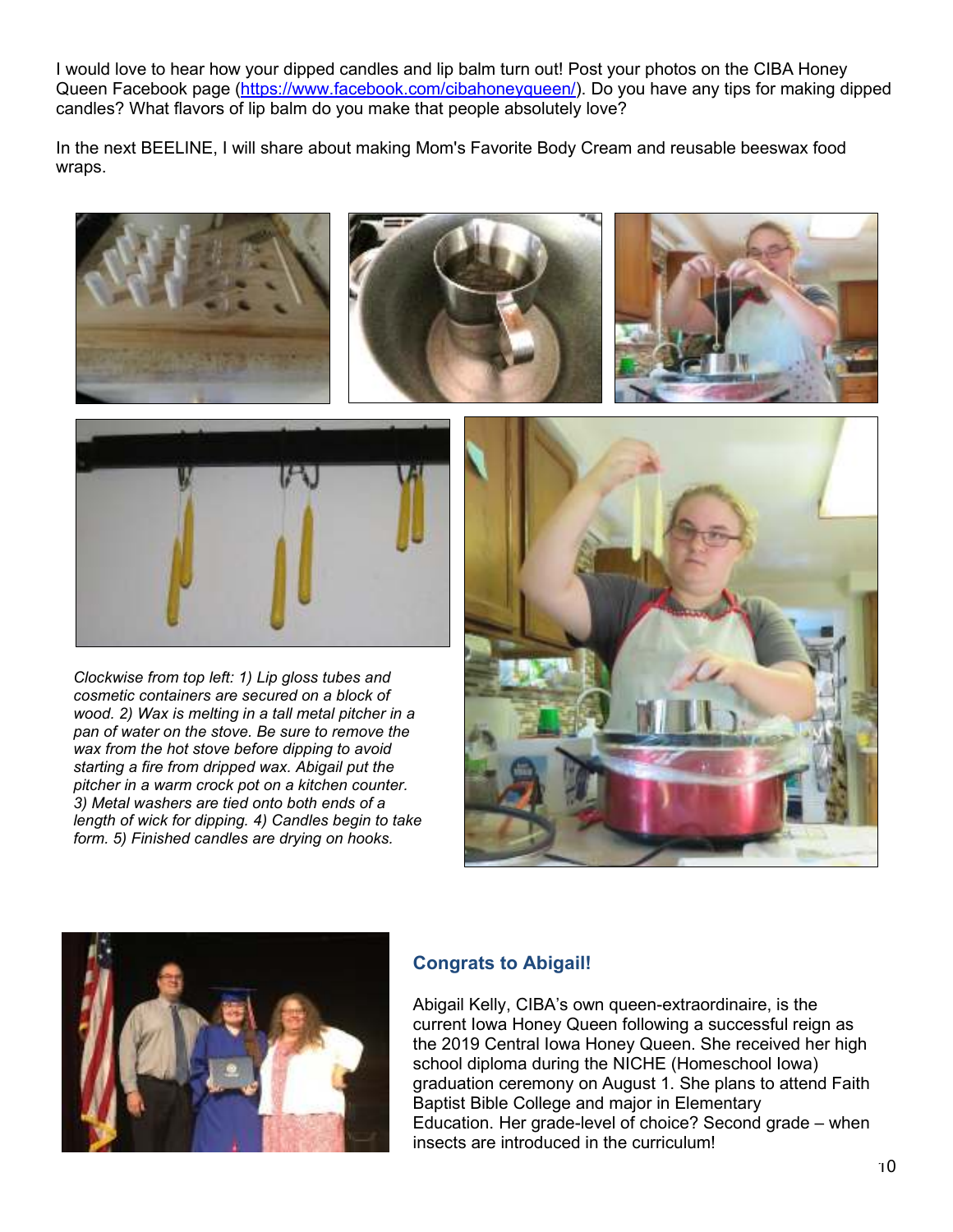#### <span id="page-10-0"></span>**Common Beekeeping Mistakes to Avoid**

*By John Johnson, Past President of CIBA and IHPA (from an ongoing series of teaching articles used by John over the years)* 

| <b>ITEM</b>                                                                                                                                                                 | <b>WHAT ARE THE</b><br><b>CONSEQUENCES</b>            | <b>WHAT TO DO</b>                                                                                                                                                                                                                                                                                          |
|-----------------------------------------------------------------------------------------------------------------------------------------------------------------------------|-------------------------------------------------------|------------------------------------------------------------------------------------------------------------------------------------------------------------------------------------------------------------------------------------------------------------------------------------------------------------|
| Allowing bees to<br>starve or run low<br>on feed                                                                                                                            | Colony dies                                           | Ensure colony has sufficient feed at all times.<br>Don't let bees get close to starvation. Times when<br>bees are most likely to starve include when they<br>are small startup colonies and do not have<br>significant stores of feed, especially in late winter<br>and early spring.                      |
| Failing to<br>recognize the<br>colony is<br>queenless                                                                                                                       | Colony gradually dies<br>out                          | Introduce another queen. Unite with a queenright<br>colony. Give queenless colony a frame of newly<br>laid eggs from a queenright colony.                                                                                                                                                                  |
| Being slow to<br>give colonies<br>room when<br>needed. Such as<br>second hive<br>body or supers<br>when needed.                                                             | Swarming                                              | Place a second hive body on top of the first one<br>before it gets crowded. That means when about<br>half the frames in the lower hive body have bees<br>and/or brood covering them. Put first super on<br>upper hive body when half of the combs in upper<br>hive body are covered with bees and brood.   |
| Failing to check<br>for Varroa mite<br>infestation and<br>not employing<br>control<br>measures as<br>needed.                                                                | Colony weakened or<br>crashes from Varroa<br>overload | Check bees in spring and early fall to determine<br>mite levels. Use current Varroa treatment, if<br>required.                                                                                                                                                                                             |
| Insufficient<br>preparation and<br>protections to<br>allow colonies to<br>survive winter                                                                                    | Colony dies out during<br>winter                      | In September and October provide protection<br>against disease, mites and predators as needed.<br>Ensure colony has 65 to 75 pounds of honey and<br>provide winter wrapping. Only winter colonies with<br>large clusters of bees (approximately enough bees<br>to cover 5 full depth combs on both sides). |
| When outside<br>temperature is<br>approximately<br>40°F and above,<br>bees can<br>overheat quickly<br>when all<br>openings to the<br>hive are blocked<br>with solid objects | Bees smother and die                                  | When necessary to confine bees to a hive, do so<br>with a screen rather than a solid object. In<br>addition, ensure they have air flow.                                                                                                                                                                    |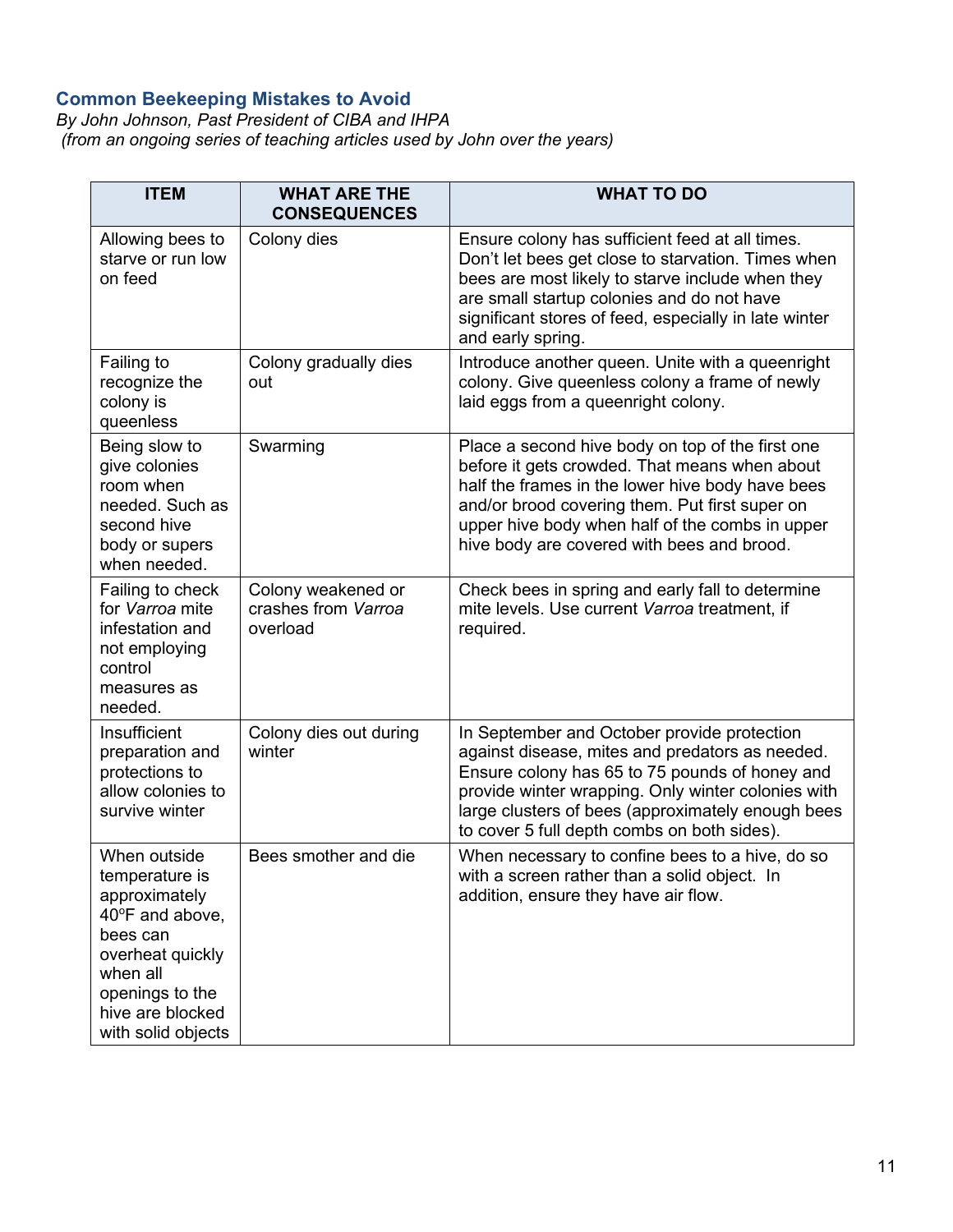#### <span id="page-11-0"></span>**New Research Shows What Bees Like in Native Flowers**

A new fact sheet shows results of a four-year study on honey bee and wild bee preferences for flowering native plants in the Upper Midwest.

The study evaluated 244 grassland sites in the Prairie Pothole region of Minnesota, North Dakota and South Dakota. It included conservation plantings, natural areas and roadsides. Much of central Iowa is considered part of the Prairie Pothole region, but the study did not include observations in Iowa. Researchers counted 1.25 million flowering plants representing 280 flowering plant species, and the number of bees observed visiting those plants during three time periods. Honey bees visited 70 species and wild bees visiting 83 species of flowering plants.

Species visited by all types of bees included milkweed, wild bergamont, blue giant hyssop, and several varieties of clover, coneflower and sunflower. The fact sheet includes their scientific names but be aware that several on the list are considered invasive species in Iowa.

The study was conducted for the U.S. Geological Survey in cooperation with the U.S. Department of Agriculture Farm Service Agency, USDA Natural Resources Conservation Service and the Honey Bee Health Coalition. To get the fact sheet go to: https://pubs.er.usgs.gov/publication/fs20203038

#### <span id="page-11-1"></span>**Survey Shows Decrease in Winter Colony Losses**

The Bee Informed Partnership's annual survey of managed honey bee colonies showed only a 22 percent loss over the past year, compared to nearly 38 percent the previous year.

The group released results of its  $14<sup>th</sup>$  annual survey in late June. The survey included 3,377 beekeepers collectively managing 276,832 colonies as of October 2019, representing about 10 percent of the estimated 2.81 million managed honey-producing colonies in the United States.

This year's estimate is the second lowest level of winter loss reported since the survey began in 2006-2007, and directly follows the highest loss on record that occurred during the 2018-2019 winter.

Similar to previous years, backyard beekeepers lost more colonies over the winter (32.8 percent) compared to sideline beekeepers (31.8 percent), but this difference was negligible. Commercial beekeepers experienced less drastic winter colony losses (20.7 percent) than the other two groups. Backyard, sideline and commercial beekeepers are defined as those managing 50 or fewer colonies, 51 to 500 colonies, and 501 or more colonies, respectively.

The organization polls thousands of beekeepers each year to find out as much as possible about beekeeping management practices and the rates of loss. With years of data, the group is beginning to identify patterns across the best-performing beekeepers in each region to start to understand what combinations of management practices work best at keeping colonies alive.

For more information about the survey, including a state-specific loss map, go to the BIP web page at:

https://beeinformed.org/citizen-science/loss-and-management-survey/

#### <span id="page-11-2"></span>**Ames Students Get Hooked on Bees**

A group of students at Ames High School (AHS) is showing what it takes to get hooked on bees. Thanks to central Iowa beekeepers, members of the AHS Bee Club are busy taking care of two beehives set up in May with a grant from the Iowa Honey Producers Association. With help from CIBA president Jamie Beyer and CIBA members of the Todd Burras family, club members also caught a swarm this summer, adding a third colony to their apiary.



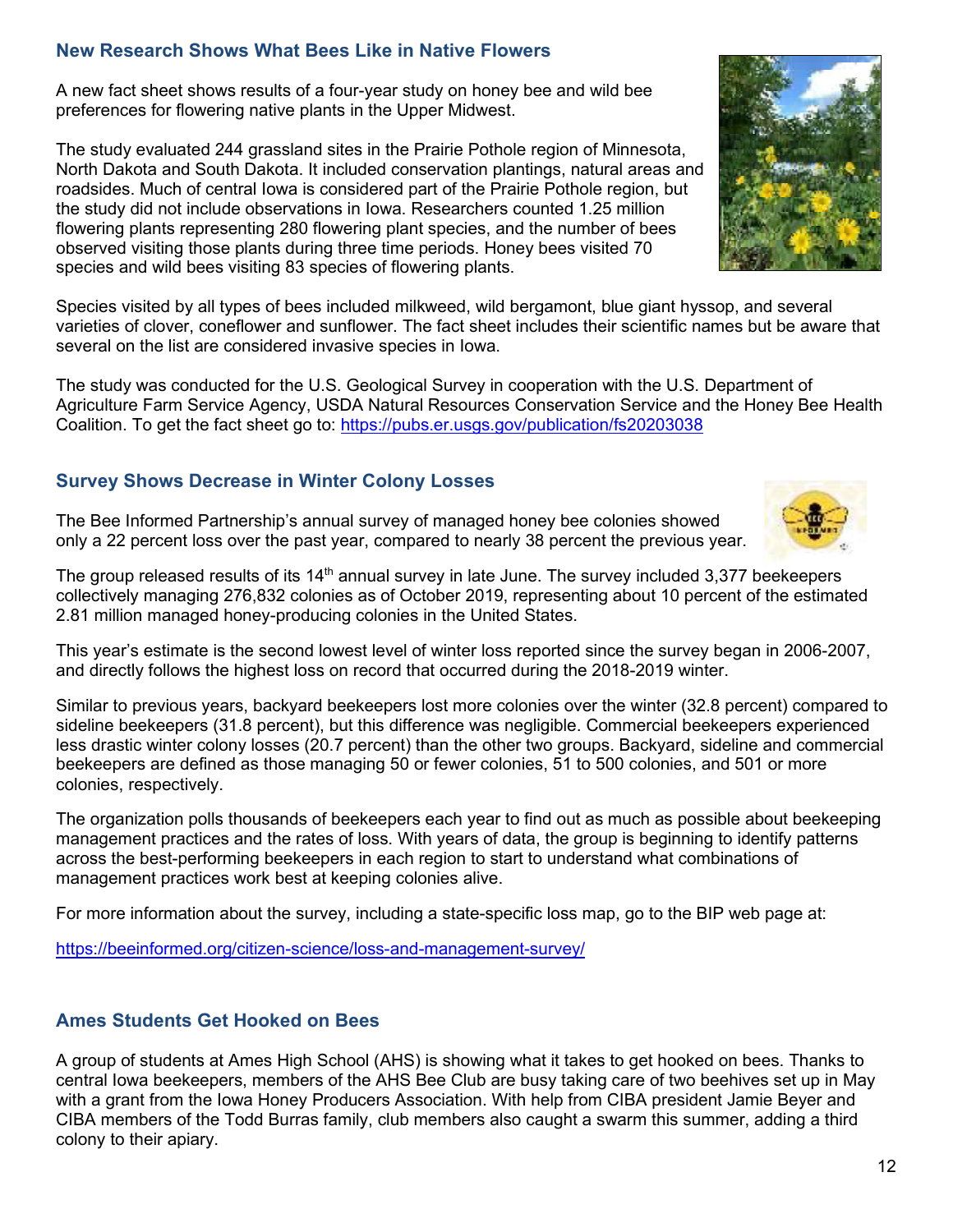Now the group is getting ready to harvest its first honey crop, which will be sold to support club work. Members also raised funds by selling honey donated by several central Iowa beekeepers – many thanks! And three years ago, they installed 80 pollinator hotels in parks throughout central Iowa.

To learn about other plans, check out the club's website at: https://ahsbeeclub.wixsite.com/savethebees/projects

#### <span id="page-12-0"></span>**Having a Little Fun during the Pandemic**

An Irish beekeeper found a novel way to pass time during the COVID-19 pandemic by making a fully functional beehive built entirely with Legos. The bees sealed any gaps with propolis. Note the fancy doors at the three entrances. He has a GoFundMe website to raise money for wildlife rehabilitation. Get a link to his video here: https://www.irishcentral.com/news/irish-beekeeperlego-beehive.amp



# <span id="page-12-1"></span>From the Editor, Laura Miller

#### <span id="page-12-2"></span>**A Mentor Extraordinaire**

.

In this issue of the BEELINE we pay tribute to a master beekeeper, John Johnson. He generously offered his expertise, time and resources to improve the beekeeping industry in Iowa and to introduce countless others to the fascinating world of beekeeping.

Many CIBA members probably know John as a colleague and faithful volunteer. He worked alongside many of you on the activities of the Iowa Honey Producers Association and our own Central Iowa Beekeepers Association (John led both organizations at various times).

But I knew the teacher side of John Johnson. He always had time to listen to and thoroughly answer my questions. He helped me inspect my beehive. He invited me to his apiary. He even drove to my house one evening years ago to help catch my first swarm. Not only that, he brought the extra boxes and frames for the swarm!

He was patient. He was kind. He was a constant and dependable source of knowledge and support.

So when I heard last April that he had died, I was very sad. I called another beekeeping friend to share the news. She cried. That's how important John was to his students, and he had a lot of them! I learned a lot from John, and his many words of advice fill my beekeeping notebooks. I know that I got my passion for honey bees from John. I'm just wondering how many other people he has touched over the years.

More than a year ago, I had an opportunity to visit with John and his wife for an article about his years in beekeeping. It was just before CIBA honored them in March 2019 for their many contributions to Iowa beekeepers. It also was his first spring in more than 45 springs that he would not be checking bees on an almost-daily basis.

I've repeated this countless times each bee season. It's the one piece of advice that I can still hear John saying: "You need to give the bees what they need when they need it."

So true. And John always gave us what we needed, too. Thanks to a "Mentor Extraordinaire." To read my article about John Johnson, look at the Summer 2019 BEELINE or go to my blog, Bee Lady Honey at: https://beeladyoney.com/2019/05/13/meet-a-mentor-extraordinaire/